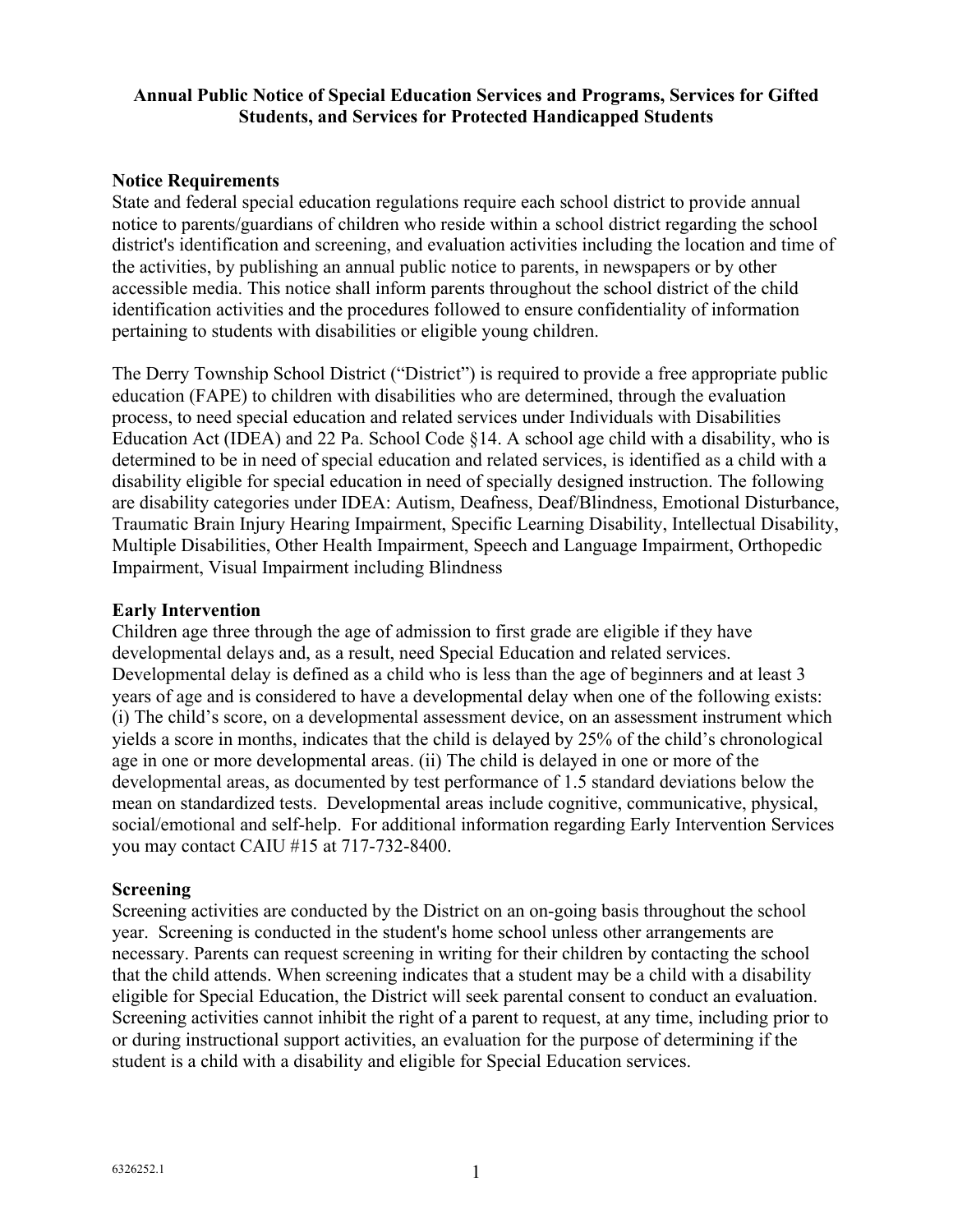## **Evaluation Process**

"Evaluation" is the procedure used to determine whether a child has a disability and if the child's disability is of the nature and extent that the child would be eligible for Special Education and related services. Evaluation procedures are determined on an individual basis by a Multidisciplinary Evaluation (MDE) team, which includes the parents. Evaluation for the purpose of determining if a child is a child with a disability eligible for Special Education does not include the procedures or basic tests that are administered to all children.

Parents who believe their child is a child with a disability may request, at any time, that the District conduct an evaluation to determine if the child is eligible to receive Special Education and related services. This request must be made in writing to the Building Principal or Director of Special Education. If a parent makes an oral request for an evaluation, the District shall provide the parent with a form for that purpose within 10 days of the oral request.

## **Consent**

School entities cannot proceed with an evaluation, or with the initial provision of Special Education and related services, without the written consent of the parents. For additional information related to consent, please refer the Procedural Safeguards Notice which can be found at the PaTTAN website, www.Pattan.net or on the District website. Once written parental consent is obtained, the District will proceed with the evaluation process.

## **Independent Education Evaluation (IEE)**

If a parent disagrees with the evaluation, the parent can request in writing an independent education evaluation (IEE) at public expense. If an IEE is provided at public expense, the criteria under which the IEE is privately administered must be the same as the criteria that the District utilizes for evaluations.

#### **Program Development**

Once the evaluation process is completed, a team of qualified professional and parents determine whether the child is eligible. If the child is eligible, the individualized education program (IEP) team meets, develops the program, and determines the educational placement. Once the IEP team develops the program and determines the educational placement, the District will issue a notice of recommended educational placement/prior written notice (NOREP/PWN). Your written consent is required before initial services can be provided. The parent has the right to revoke consent after initial placement.

#### **Gifted Education**

Parents who suspect that their child is in need of specially designed instruction beyond that required in 22 Pa. School Code §4 (relating to academic standards and assessments) may request in writing that their child be evaluated under the criteria for Gifted Education Services in accordance with 22 Pa. School Code §16.22. If a student is both Gifted and eligible for Special Education, the procedures in IDEA and Chapter 14 shall take precedence. For additional information, please contact the Director of Special Education at 717-534-2501.

# **Protected Handicapped Students**

In compliance with state and federal law, including Section 504 of the Rehabilitation Act of 1973 (504) and 22 PA School Code Chapter 15, the District will provide to each protected handicapped student, without discrimination or cost to the student or family, those related aids, services or accommodations which are needed to provide equal opportunity to participate in and